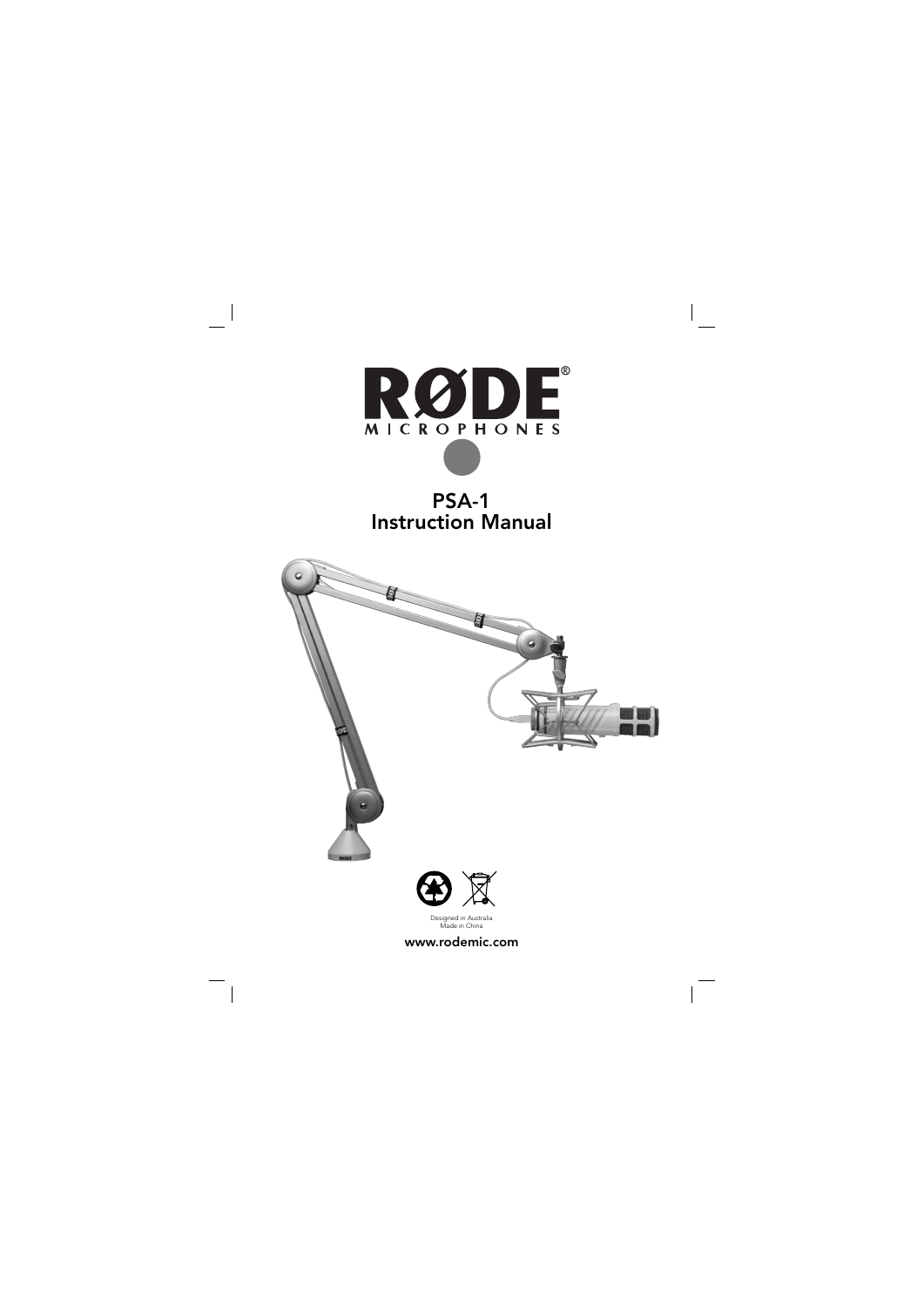# **Product Specifications**

| Approximate reach: | Horizontal-820mm (32.5").<br>Vertical-840mm (33").   |
|--------------------|------------------------------------------------------|
| Adapter:           | 3/8" thread adaptor. (3/8" to 5/8" adaptor included) |
| Weight:            | 1.74kg (3.84lbs) - 2.15kg (4.73lbs) boxed            |

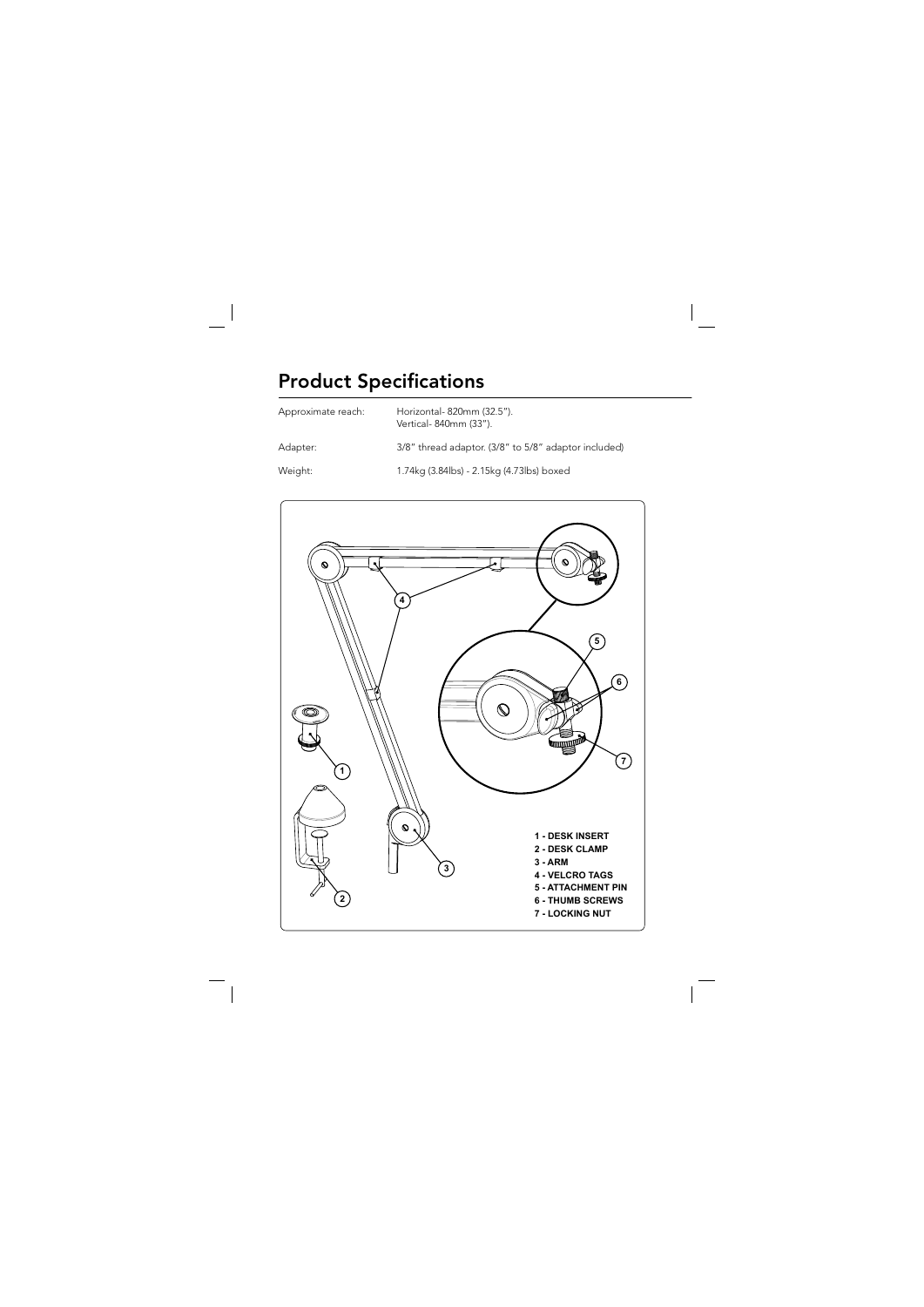# Setting up the PSA-1 studio arm

The RODE PSA1 offers a choice of two desk mounting options, using either the desk clamp or desk insert.

## Mounting via the Desk Clamp

- 1- Unscrew the clamp so that the opening is large enough to fit over the edge of your table.
- 2- Push the clamp all the way onto the table edge for maximum security.
- 3- Fasten the clamp to the desk by turning the handle so that it is tight against the underside of the table.

Note: Make sure that the clamp sits flush on both the top and bottom surfaces of the table. If this can not be achieved, we recommend you mount the studio arm via the desk insert (refer to 'Mounting via desk insert').

- 4- Test that you have mounted the clamp securely by seeing if you can pull it off the edge of the table. Tables with round edges provide less security than those with square edges. If the clamp comes off easily, try reattaching it tighter and repeat the test. If it still removes easily, we recommend that you mount the studio arm via the desk insert (refer to 'Mounting via desk insert').
- 5- Insert the arm into the hole at the top of the clamp. You are now ready to attach your microphone.